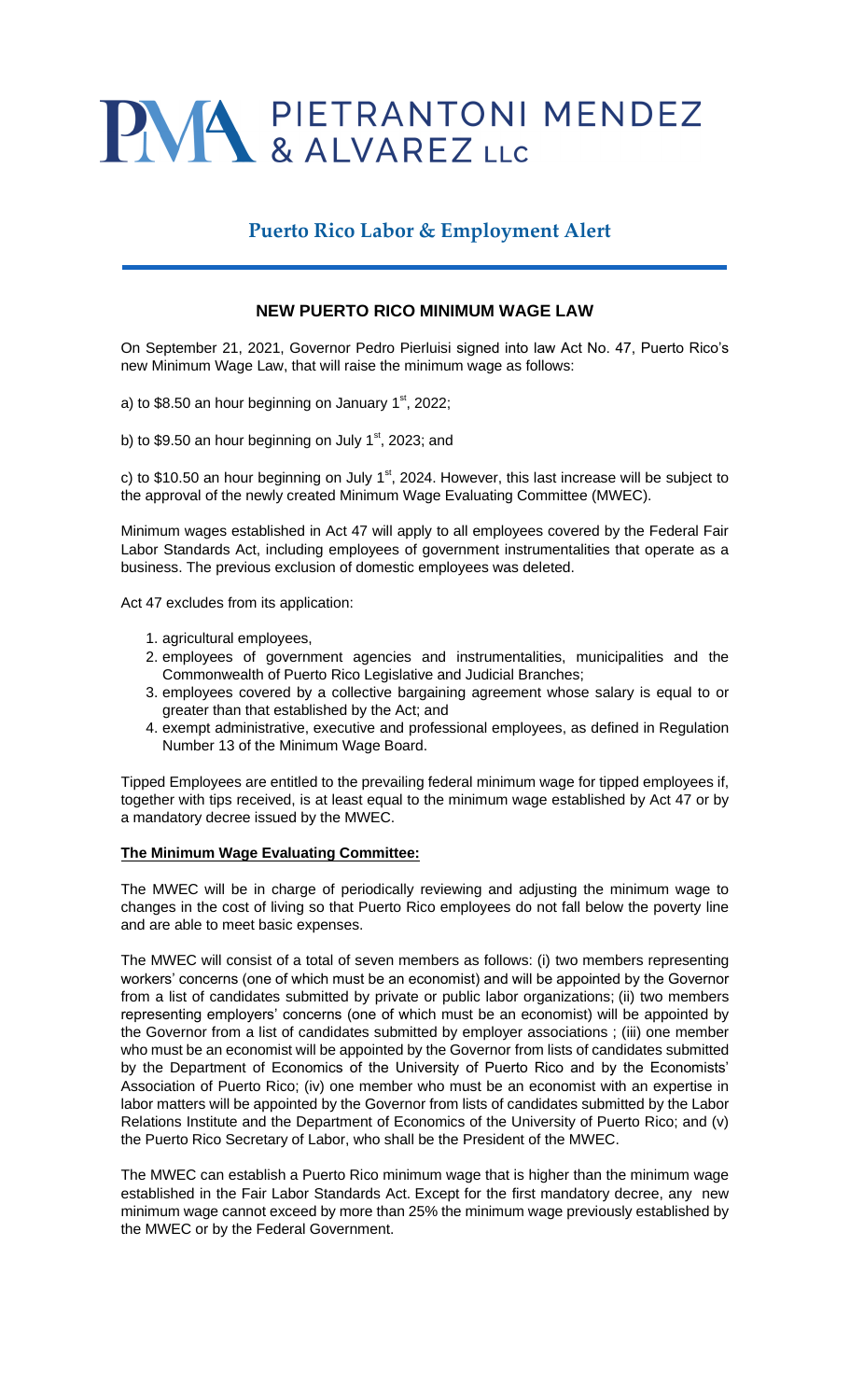In applying the Puerto Rico minimum wage, the provisions of federal legislation and regulations regarding how to pay the minimum wage, what are hours of work and which employees and positions are exempt from the minimum wage will apply.

The MWEC must prepare an Annual Report on salaries, benefits, work schedules, and working conditions that prevail, by industry, in Puerto Rico, including a comprehensive analysis of the cost of living and inflation in Puerto Rico. The Annual Report must include specific recommendations about what should be the minimum wage for the calendar year. The Report must take into consideration the value of social benefits, work credits, labor market and economic indicators, among other factors. Based on the Annual Report, the MWEC will approve mandatory decrees establishing minimum wages at least every two years, but not more frequently than twice in a year.

The MWEC is authorized to enact special mandatory decrees for executive, professional and administrative employees as defined in Regulation No. 13 of the Minimum Wage Board. Regulation No. 13 will remain in effect until the MWEC repeals or amends it.

The Act requires that the MWEC issue a special mandatory decree on or before July  $1<sup>st</sup>$ , 2022, covering agricultural employees, including those not covered by the Fair Labor Standards Act, and subsequent special mandatory decrees.

The Act also requires the MWEC to issue a special mandatory decree for tipped employees.

Mandatory decrees that raise the minimum wage over that established by a prior decree will have retroactive and prospective effect. However, it is not clear from the Act's provisions how the retroactivity of a decree would work. The Act also provides that the new higher wage will benefit employees hired prior to and after the new decree becomes effective.

The MWEC cannot lower a minimum wage established in a previous mandatory decree. However, the MWEC is authorized to rescind, alter or amend any previous mandatory decree, either at its own initiative or at the request of workers and employers.

#### **Employers will be subject to civil fines when incurring in violations to the Act:**

The Act allows for the imposition of civil fines for violations of the provisions of the Act as well as civil penalties equal to twice the amount of damages. The Puerto Rico Secretary of Labor is responsible for overseeing compliance with the provisions of the Act and is authorized to obtain injunctions and file any necessary legal action to enforce the provisions of the Act. Employers must allow access to the Secretary or a representative to inspect the workplace as well as all records, accounting books, payrolls and contracts regarding employees' work conditions.

#### **Employees right to file a civil action to recover unpaid wages:**

Employees who are paid less than the minimum wage established by Act 47 can file a civil action against the employer for the amount owed, plus an equal amount as additional compensation. The employee can also recover court costs and attorney's fees. The Secretary of Labor can file claims on behalf of aggrieved employees.

#### **Statute of Limitations:**

Employees who are working for the employer can file a salary claim under Act 47 to request wages owed for the five-year period immediately preceding the date the employee files the claim.

Act 47 establishes a statute of limitations of five years from the date the employee terminates employment to file a claim that can include wages owed during the last five years of employment..

The statute of limitations is tolled and will begin to run again when the employee, a representative or an authorized Labor Department officer makes a judicial or extrajudicial claim to the employer for salaries owed to the employee. It will also be tolled by any act of the employer acknowledging the debt. Salary claims made prior to the approval of Act 47 will be subject to the previous statute of limitations.